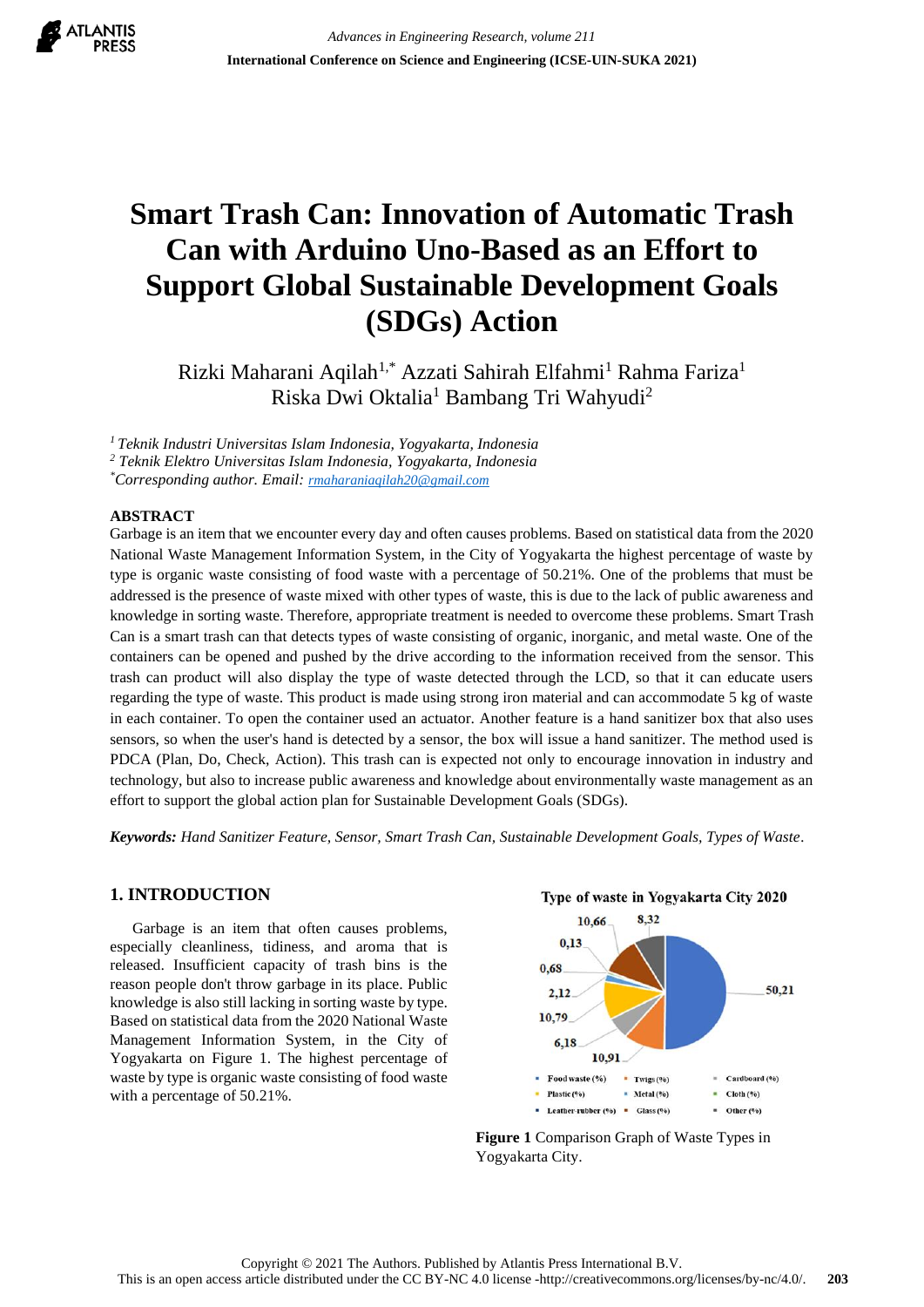Waste separation can support the global action plan Sustainable Development Goals (SDGs) number 13 by 2030. Good waste separation and environmentally sound waste management can reduce negative impacts on public health and the environment [1].

Another problem is the lack of awareness of washing hands after throwing garbage in the community even though there is a *hand sanitizer* as a substitute for water. According to the reference number, as in [2], the comparison of the number of bacteria between washing hands with soap and *hand sanitizers* for students majoring in Health Analysts at the Health Polytechnic of the Ministry of Health Kendari, it was found that *hand sanitizers were* more effective in reducing the number of bacteria compared to liquid soap, which was 1%.

Similar innovations that exist, there are still limitations such as the type of waste that can be detected only metal or non-metallic waste, then there is no feature for washing hands [3]. Therefore, innovation improvements were made with Smart Trash Can, a smart trash can detect types of organic, inorganic, and metal waste equipped with a feature *hand sanitizer.* This product aims to increase public awareness and knowledge about environmentally sound waste management as an effort to support the global action plan *Sustainable Development Goals*  (SDGs).

# **2. THEORETICAL BASIS**

#### *2.1. Garbage in Indonesia*

Data from the Ministry of Environment and Forestry (KLHK) in February 2019, released that currently Indonesia produces at least 64 million tons of waste piles every year. Based on these data, about 60% of the waste is transported and dumped to the landfill, 10% of the waste is recycled, while the other 30% is not managed and pollutes the environment [4]. According to the Yogyakarta Environment Service in 2017, the highest amount of waste in the city of Yogyakarta by type is organic waste with a percentage of 61.12%, then inorganic waste with a percentage of 30.55%.

## *2.2. Arduino*

Arduino is an electronic device based on a flexible and open source microcontroller so that the software and hardware are easy to use [5]. Arduino has several types that are often used to be controllers in an electronic circuit. One type of Arduino that is often used is Arduino Uno. Arduino Uno is an ATMega 328 type microcontroller which has a function as a

controlling brain that can process all formations and commands on the designed tool [6].

## *2.3. Proximity Sensor*

Proximity sensors are sensors that can detect the presence of objects or targets without physical contact or proximity switches [7]. There are two types of proximity sensors, namely capacitive proximity sensors and inductive proximity sensors. The induced proximity sensor can detect metal targets that are approaching the sensor without any physical touch. When the target approaches the magnetic field, an induced current or eddy current flows in the target due to electromagnetic induction. The capacitive proximity sensor works and is active to detect the presence or absence of an object by looking at changes in the capacitance value when brought near a certain object. This sensor will generate an electric field and will later detect the capacitance value when this electric field cuts an object [8].

## *2.4. Infrared Sensor*

Infrared is electromagnetic radiation which is invisible light, located in the red color spectrum. Invisible rays include: Ultraviolet Rays, X-Rays, Gamma Rays, Cosmic Rays, Microwaves, Electric Waves and Infrared Rays. Electromagnetic waves between visible light and microwave light are called infrared rays with characteristics that are invisible or invisible, linear or diffuse, reactive or can be reflected and can be absorbed by several objects. So, the infrared sensor is a voltage change detector using an infrared signal. The infrared sensor or photo transistor has 2 parts, namely the transmitter and the receiver [9].

## *2.5. Microcontroller*

Microcontroller is a microprocessor system in which there is already a CPU, ROM, RAM, I / O, Clock and other internal equipment that are interconnected and well organized (observed) by the manufacturer and packaged in a ready-to-use chip. So that the implementation team only needs to program the contents of the ROM according to the usage rules by the manufacturer that made it [10].

#### *2.6. Linear Actuator*

Electric linear actuator is a device that converts rotational motion from an electric motor to linear motion (push and pull motion). Electric linear actuators can be used anywhere whether the machine is pushing or pulling loads, raising or lowering loads, roughly positioning loads, or rotating loads [11]. Linear actuators are widely used in various applications and are useful in many areas, especially in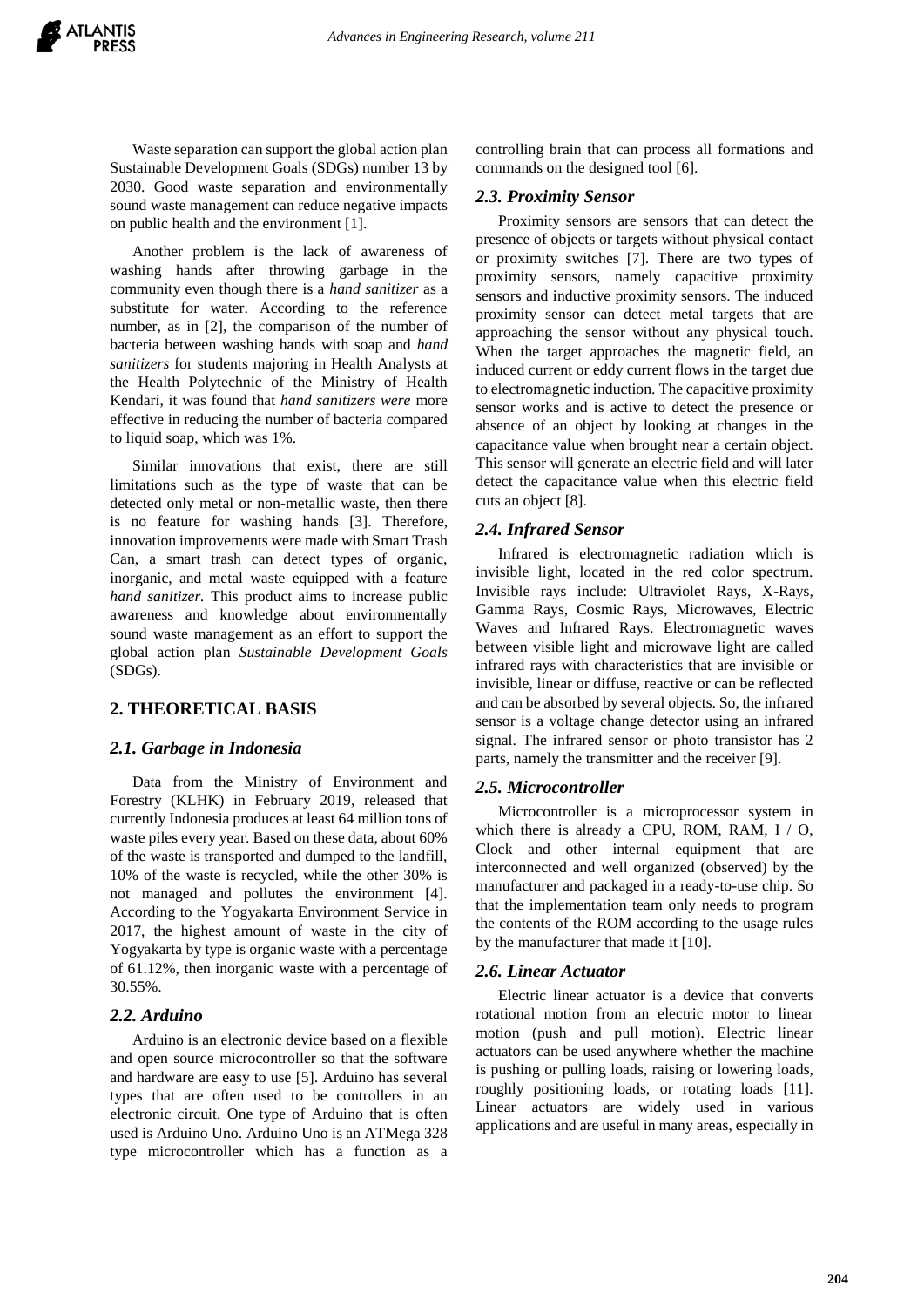

industrial fields such as transportation, manufacturing, and robotics [12].

## *2.7. Quality Function Development*

The purpose of the QFD Principle is to ensure that: Customer needs and desires can be satisfied in the process of reducing product quality. That is why QFD is said to start with the voice of the customer (VOC  $=$ voice of). customer) and often in English, QFDs are called customer-oriented products. development or customer-centric design. The first goal of QFD is always Avoiding marketing mistakes will force your product out of the market due to lack of competition. second goal QFD is designed to improve the speed and efficiency of the product development process.

## **3. METHODS**

The implementation of product design uses the Kaizen method, which is carrying out continuous improvement or continuous improvement [13]. Kaizen has four stages which are commonly abbreviated as PDCA or plan, do, check, action. This method is used because it helps the implementation to be simple and easy in application in real life. This method also allows for further product development in the future.

#### *3.1. Plan*

● Identification of problems

The implementation team identified problems in handling waste in the community by searching the library, there was an innovation in the trash can that notified the cleaning staff when it was full [14], then there was an automatic trash can that could open the trash can without touching it [15]. This has not been able to completely overcome the problems faced, especially in sorting the types of waste.

● Analysis Data

The implementation team processes and analyzes the data so that the proposed features of the product are obtained. From the results of the analysis, six needs were obtained, namely capacity, waste sorting sensor, product design, hand sanitizer features, convenience, and trash can cover.

Product development process

After identifying the problem and analyzing the data, then the product design process is continued using the QFD method, namely by comparing the product to be designed with the previous product to get the best specifications of the product to be made, the following is the process:

 Identification of customer needs Table 1-6 are the results of identifying customer needs based on interviews with their level of (*importanceimportance*).

**Table 1.** Customer needs

| # | <b>NEED</b>                                  | Imv |
|---|----------------------------------------------|-----|
|   | Requires a large capacity trash can          |     |
|   | Needs a waste separator (sensor)             |     |
| 3 | Attractive and eye catching design           |     |
|   | Equipped with hand sanitizer                 |     |
|   | Ease of opening the trash                    |     |
|   | Closed trash can so that odors do not spread |     |

- Data processing and product specification formation Table 2 is a data processing process based on customer needs to obtain product specifications to be created.
- Preparation of Tools and Materials
- The implementation team provides the necessary materials, equipment, and components, both in terms of mechanics and electronics, both online and offline. In making the casing using the services of a vendor. The main thing that is a concern in the supply of materials to produce this product is that it is strong, wide, shatterproof, and has good aesthetic value, so iron is chosen as the main material because it has met these criteria.

## *3.2. Do*

● Product Design Process

The product design process is divided into 3 main processes consisting of making 3D designs, assembling electronic devices, and making casings. The manufacture of the casing uses the services of a vendor, while the assembly of electronic equipment is carried out by the time executors.

**Prototype** 

At the stage of making a product that has been designed and designed, then it is realized in the form of a prototype.

| <b>Table 2. Metrics and Units</b> |  |  |
|-----------------------------------|--|--|
|                                   |  |  |

| Metric# | Needs# | <b>METRIC</b>                        | <b>Imp</b> | <b>Units</b> |
|---------|--------|--------------------------------------|------------|--------------|
|         |        | Volume of trash can                  |            |              |
| 2       |        | Weight of empty bin                  |            | kg           |
| 3       |        | Height of bin                        | 2          | m            |
|         | 2.4.5  | Length of sensor                     | 3          | mm           |
|         | 2.4 .5 | Sensor width                         |            | mm           |
| 6       | 2,4,5  | Sensor weight                        |            |              |
|         |        | Eyecolor catching                    |            |              |
| 8       | 6      | Maximum distance<br>smell of garbage | 3          | m            |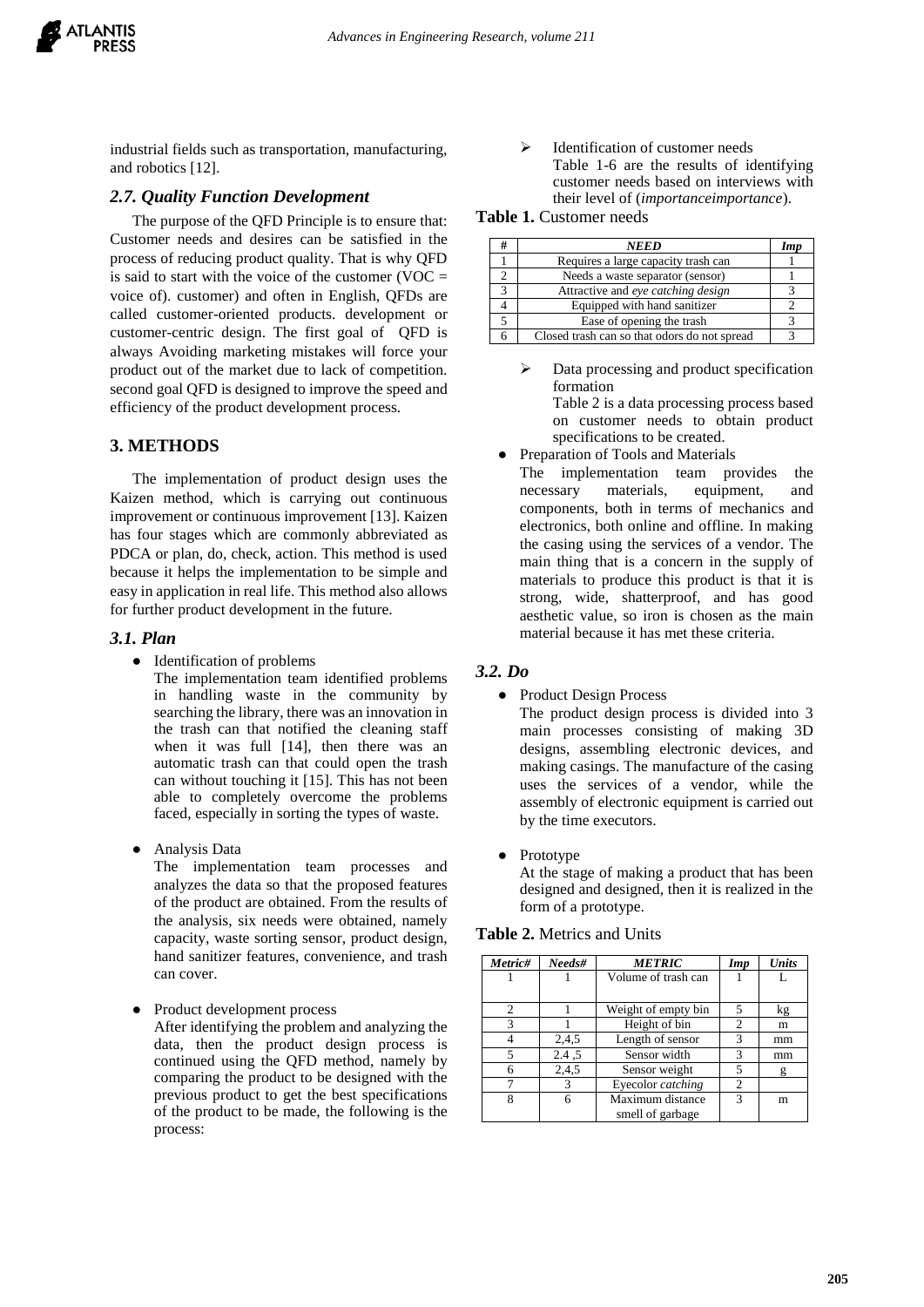# **Table 3.** Link Metrics to Needs

| Metric         |                                          |                           | $\overline{c}$        | 3                                | 4      |                          | 6      | 7                        | 8                                          |
|----------------|------------------------------------------|---------------------------|-----------------------|----------------------------------|--------|--------------------------|--------|--------------------------|--------------------------------------------|
| <b>Need</b>    |                                          | Volume<br>of trash<br>bin | Weight<br>of<br>empty | bin<br>Height<br>of trash<br>can | Sensor | width<br>Sensor<br>width | Sensor | Eye<br>catching<br>color | Maximum<br>distance<br>smell of<br>garbage |
|                | Requires a large capacity trash bin      |                           | $\bullet$             | ٠                                |        |                          |        |                          |                                            |
| 2              | Requires a waste separator (sensor)      |                           |                       |                                  |        |                          |        |                          |                                            |
| 3              | attractive and eye catching design       |                           |                       |                                  |        |                          |        | $\bullet$                |                                            |
| $\overline{4}$ | Equipped with hand sanitizer             |                           |                       |                                  |        |                          | ٠      |                          |                                            |
| 5              | Ease of opening the trash can            |                           |                       |                                  | ٠      |                          | ٠      |                          |                                            |
| 6              | Closed trash can so odor does not spread |                           |                       |                                  |        |                          |        |                          |                                            |

**Table 4.** Benchmark on Customer Needs

| #Metric        | <b>Needs</b><br># | <b>Metric</b>                     | Imp | <b>Units</b> | Hoza | prototype<br><b>Smart trash</b><br>Bin | The trash<br>creative<br>and<br>innovative | Green<br>Leaf |
|----------------|-------------------|-----------------------------------|-----|--------------|------|----------------------------------------|--------------------------------------------|---------------|
|                |                   | Volume dumpster                   |     |              | 285  | 40                                     | 90                                         | 240           |
| $\mathfrak{D}$ | The               | weight of the empty bin           | 5   | kg           | 2.8  | ◠                                      | 3.5                                        | 2.65          |
| 3              | The               | height of the trash can           | 2   | m            | 1.1  | 0.5                                    |                                            | 0.82          |
| 4              | 2.4.5             | Sensor length                     | 3   | mm           |      | 68,6                                   |                                            |               |
| 5              | 2,4,5             | Sensor width                      | 3   | mm           |      | 53.4                                   |                                            |               |
| 6              | 2,4,5             | Sensor weight                     | 5   | g            |      | 25                                     |                                            |               |
|                | 3                 | Eyecolor catching                 | 2   |              |      |                                        |                                            |               |
|                | 6                 | Maximum distance smell of garbage | 3   | m            | 0.6  |                                        | 0.3                                        | 0, 35         |

**Table 5.** Assign Marginal and Ideal Values

| Metric#        | <b>METRIC</b>                           | <b>Units</b> | <b>Marginal</b><br>Value | <b>Ideal</b><br>Value |
|----------------|-----------------------------------------|--------------|--------------------------|-----------------------|
|                | Trash volume                            |              | >210                     | >285                  |
| $\overline{c}$ | Weight empty trash                      | kg           | <3.5                     | < 2.5                 |
| 3              | High-bins                               | m            | 0.75                     | 1.2                   |
| 4              | Long sensor                             | mm           | 70                       | 60                    |
| 5              | Width sensor                            | mm           | 55                       | 47.5                  |
| 6              | Weight sensor                           |              | 28                       | 23                    |
| 7              | Color eye catching                      |              |                          |                       |
| 8              | Maximum distance<br>of smell of garbage | m            | 0.8                      | 0.3                   |

**Table 6.** Set Final Specifications

| Metric#        | <b>METRIC</b>             | <b>Units</b> | Value  |
|----------------|---------------------------|--------------|--------|
|                | Trash volume              |              | >270   |
| $\overline{c}$ | Weight of empty trash can | kg           | < 2.5  |
| 3              | Binding                   | height       | 1.1    |
|                |                           | m            |        |
| 4              | Sensor length             | mm           | 65     |
| 5              | Sensor width              | mm           | 50     |
| 6              | Sensor weight             | g            | 25     |
| 7              | Eyecolor catching         |              | Red    |
|                |                           |              | Yellow |
|                |                           |              | Blue   |
| 8              | Maximum distance smell of | m            | 0.3    |
|                | garbage                   |              |        |

## *3.3. Actions*

At this stage, improvements are made according to the results of further evaluation and implementation to improve the product in order to reduce errors and

failures, so that the product can be operated according to its function.

# **4. RESULT AND DISCUSSION**

## *4.1. Prototype*

Prototyping of Smart Trash Can is done by creating a 3D design using the Solidworks application. The design of the prototype on the Smart Trash Can is carried out by considering the material, effectiveness, and working mechanism. The size of the tool is made as minimal as possible so that someone can be comfortable and easy when they want to dispose of garbage using the Smart Trash Can. Figure 2 is the prototype of Smart Trash Can. The prototype size used is 60 cm in diameter and 60 cm in height and is divided into 3 automatic containers that function to accommodate types of organic, inorganic, and metal waste. In the manufacture of the Smart Trash Can, a casing or body with iron material is used so that it can accommodate up to 15 kg of garbage.

Users can use the product by attaching waste to the sensor, then the LCD will show what type of waste was detected so as to provide education to the public about the types of waste so that people can dispose of waste according to the type of waste. Then one of the containers will open and the user can put trash in it. In addition, the Smart Trash Can prototype has a hand sanitizer feature that can be used to clean hands and also functions as self-protection from Covid-19.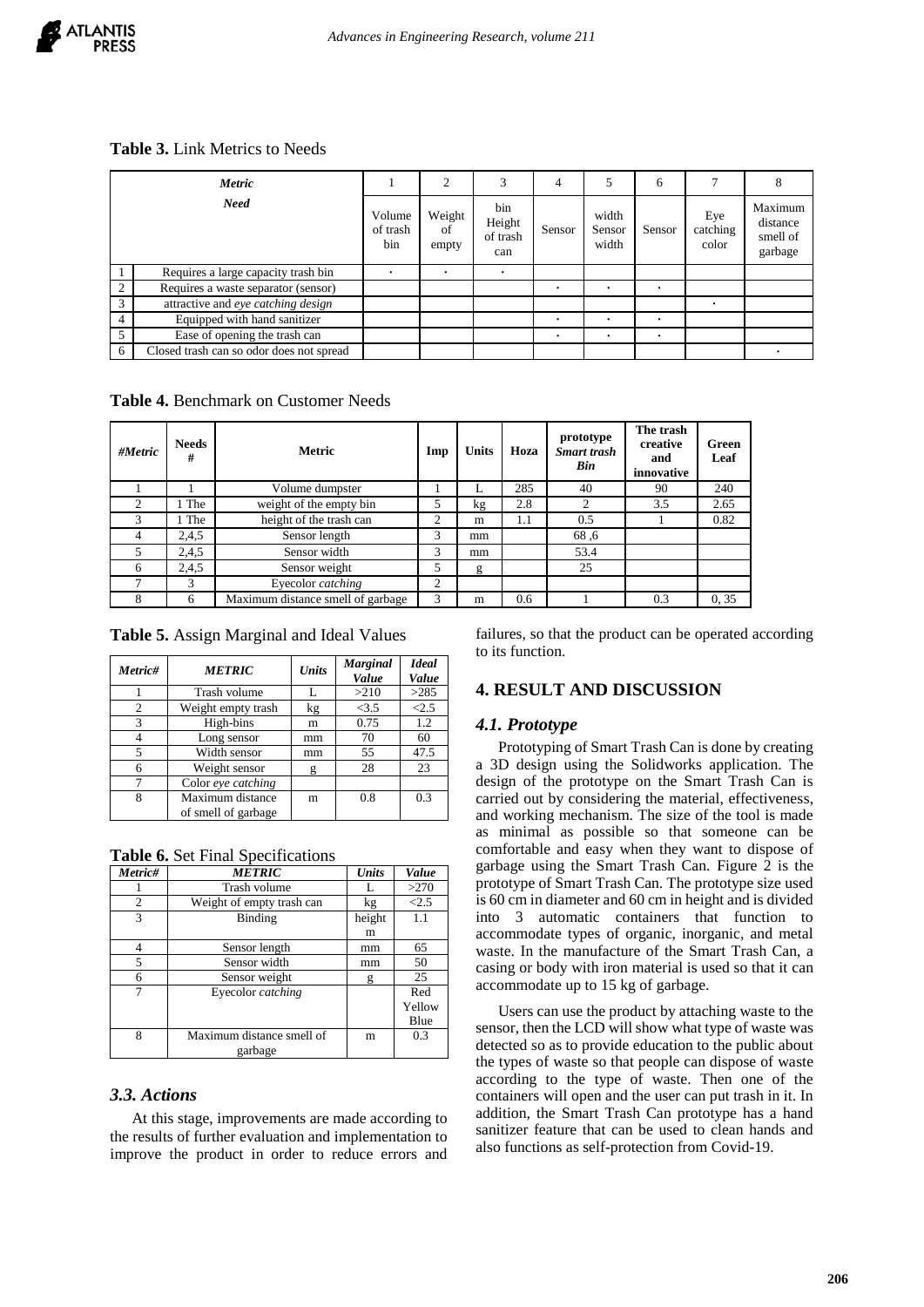



**Figure 2** Prototype

# **4.2. Prototype Testing**

The prototype was tested 30 times with 3 different types of waste and different test time. The results show that the Smart Trash Can prototype can detect organic, inorganic, and metal types of waste and the container can open automatically. In addition, the hand sanitizer feature can detect the presence of hands and spray hand sanitizer by the indicator lamp (red color). The following are the results of the prototype trials that have been carried out.



## **Figure 3.** Test result metal waste

In Figure 3., the spoon is brought closer to the sensor to test the sensor identification results for several types of objects. The spoon that has been identified as a "sampah logam" or metal object can be seen in the results of Figure 4.



**Figure 4** Test result

After the type of object or waste is identified, the linear actuator will push the container to open according to the type of waste, so that the user can enter it. Figure 5. shows the open containers of this type of metal waste. In Figure 6., the bottle shows the result trial of inorganic waste. In Figure 7., the leaf shows the result trial of organic waste.



**Figure 5** Test result of container



**Figure 6** Test result inorganic waste



**Figure 7** Test result organic waste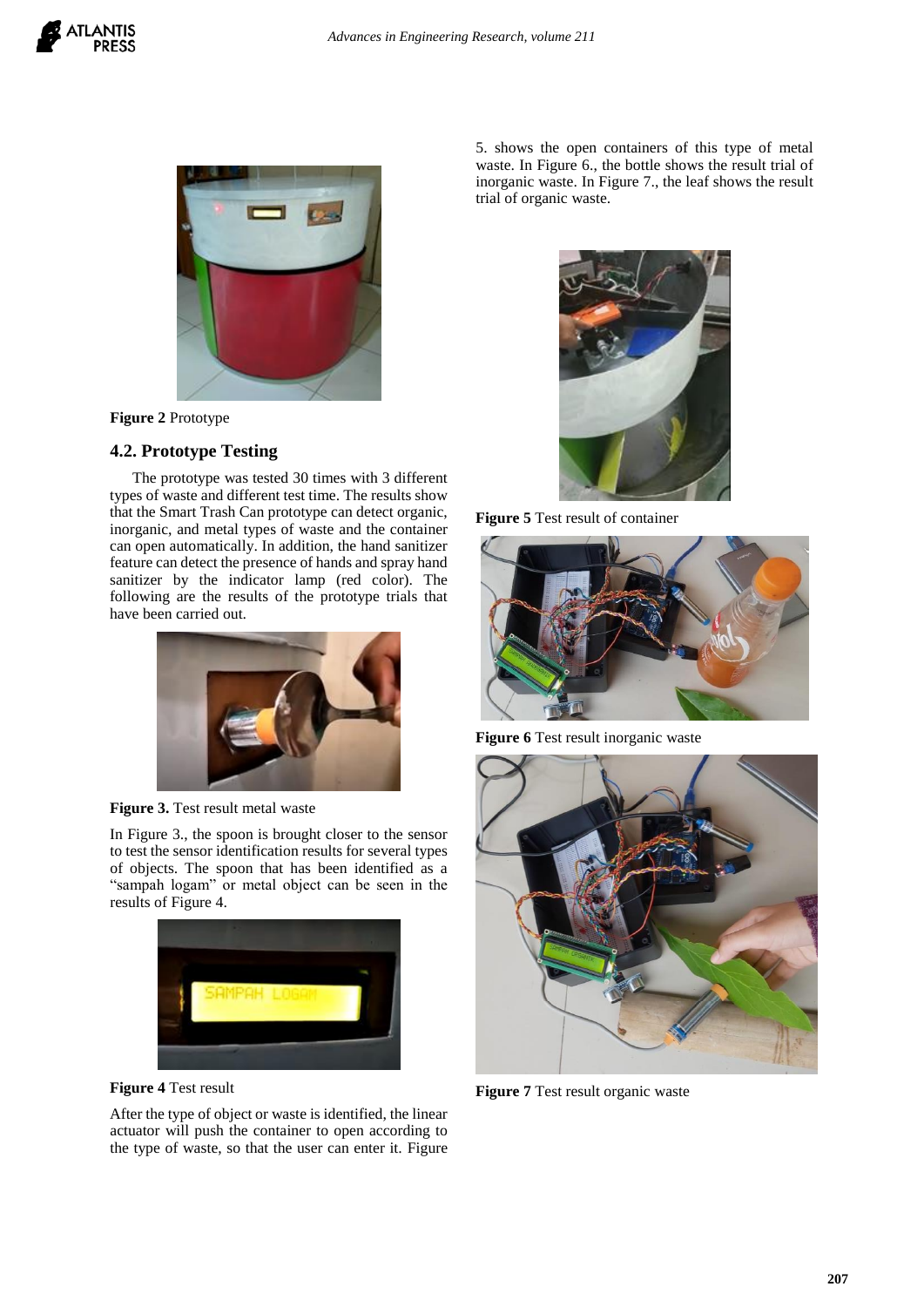## *4.3. Design Concept Advantage*

The advantage of the Smart Trash Can product is that it can detect types of organic, inorganic, and metal waste automatically. In addition, the container on the product can also be opened automatically. The addition of an LCD component to the product can provide education to the public about sorting waste by type of waste. This product can identify the type of waste that is disposed of by bringing the waste closer to the sensor, then the sensor can read or identify the waste and display the type of waste on the LCD screen. Of the three existing sensors, the inductive proximity sensor can read metal types of waste, the capacitive proximity sensor can read the types of organic waste, and the infrared sensor can read the inorganic waste types. Then arduino uno will provide information regarding what garbage was detected. Then, one of the containers of the identified waste type will be pushed by the linear actuator and will open automatically, so that the user can put the waste into the container. Then the container is closed again.The hand sanitizer feature can be used after disposing of garbage so that a person can maintain hand hygiene and can prevent the transmission of the Covid-19 virus.

#### *4.4. Special Potential*

It is hoped that this trash can product has a good market opportunity and becomes a business unit that can attract a lot of workers and provide benefits for its users and the general public. In terms of benefits, Smart Trash Can has superior potential compared to similar products, namely the product is designed to help and educate the public in disposing of waste based on its type. By using several sensors that can detect types of organic, inorganic, and metal waste and integrated with Arduino Uno. The containers in the Smart Trash Can will open automatically based on the type of trash. The hand sanitizer feature can be a means of maintaining hand hygiene and preventing the transmission of the Covid-19 virus. Therefore, the Smart Trash Can product have a major contribution in helping waste management in the community with an environmental perspective as an effort to support the global action plan for the Sustainable Development Goals (SDGs).

## **5. CONCLUSION**

The Smart Trash Can has been created which is designed to increase public awareness and knowledge about environmentally sound waste management as an effort to support the global action plan for Sustainable Development Goals (SDGs). Smart Trash Can is a detector of organic, inorganic, and metal waste, as well as a hand sanitizer feature that is intended to make users care more about cleanliness after disposing of garbage, all of these features are controlled by Arduino Uno. Smart Trash Can has been tested 30 times on each feature and has good results because each feature is able to run well, so it is hoped that Smart Trash Can can be mass-produced and can be a solution to the waste problem in Indonesia.

### **REFERENCES**

- [1] R. Reni, Faktor-faktor yang berhubungan dengan penerapan 3R (reduce, reuse, dan recycle) pada sampah rumah tangga di kecamatan Rengat Barat kabupaten Indragiri Hulu provinsi Riau, Doctoral dissertation. Fakultas Kesehatan Masyarakat Universitas Andalas, Padang, 2016.
- [2] P. A. Ariyani and S. Darmayani, Perbandingan Jumlah Angka Bakteri antara Mencuci Tangan Menggunakan Sabun dengan Hand Sanitizer pada Mahasiswa Jurusan Analis Kesehatan Poltekkes Kemenkes Kendari, Doctoral dissertation. Poltekkes Kemenkes Kendari, 2017.
- [3] A. Chairunnisa, Sulaiman, and E. Fitrani, "Rancang bangun alat pemilah sampah logam dan non-logam otomatis berbasis arduino," in Bina Darma Conference on Engineering Science*,*  vol.1, pp.79-88, 2019.
- [4] Sumartiningtyas, H. K. Indonesia Hasilkan 64 Juta Ton Sampah, Bisakah Kapasitas Pengelolaan Tercapai Tahun 2025?, [2020. URL:](https://www.kompas.com/sains/read/2020/12/18/070200023/indonesia-hasilkan-64-juta-ton-sampah-bisakah-kapasitas-pengelolaan?page=all)  [https://www.kompas.com/sains/read/2020/12/18](https://www.kompas.com/sains/read/2020/12/18/070200023/indonesia-hasilkan-64-juta-ton-sampah-bisakah-kapasitas-pengelolaan?page=all) [/070200023/indonesia-hasilkan-64-juta-ton](https://www.kompas.com/sains/read/2020/12/18/070200023/indonesia-hasilkan-64-juta-ton-sampah-bisakah-kapasitas-pengelolaan?page=all)[sampah-bisakah-kapasitas](https://www.kompas.com/sains/read/2020/12/18/070200023/indonesia-hasilkan-64-juta-ton-sampah-bisakah-kapasitas-pengelolaan?page=all)[pengelolaan?page=all.](https://www.kompas.com/sains/read/2020/12/18/070200023/indonesia-hasilkan-64-juta-ton-sampah-bisakah-kapasitas-pengelolaan?page=all) Diakses tanggal 11 Februari 2021.
- [5] Heri Andrianto dan Aan Darmawan, Arduino Belajar Cepatdan Pemrograman. Bandung: Informatika Bandung, 2015.
- [6] P. A. Ariyani and S. Darmayani, Perbandingan Jumlah Angka Bakteri antara Mencuci Tangan Menggunakan Sabun dengan Hand Sanitizer pada Mahasiswa Jurusan Analis Kesehatan Poltekkes Kemenkes Kendari, Doctoral dissertation. Poltekkes Kemenkes Kendari, 2017.
- [7] Ahrani, S.R, Rancang bangun conveyor pengisian air otomatis dengan input sensor optical proximity, Tugas Akhir. Jurusan Teknik Elektro Politeknik Negeri Sriwijaya, Palembang, 2014.
- [8] Agustya, A. F., dan Fahruzi, A, Rancang bangun alat otomatis pemilah sampah logam, organik dan anorganik menggunakan sensor proximity induksi dan sensor proximity kapasitif, Prosiding Seminar Nasional Sains dan Teknologi Terapan. 1(1): 475-480, 2020.
- [9] Ardaisi, M, Aplikasi sensor infra merah, Jurnal Desiminasi Teknologi, 5(1): 27-38, 2017.
- [10] Winoto, A, Mikrokontroler AVR ATmega8/16/32/8535 dan Pemrogramannya dengan Bahasa C pada WinAVR, Informatika, Bandung, 2008.